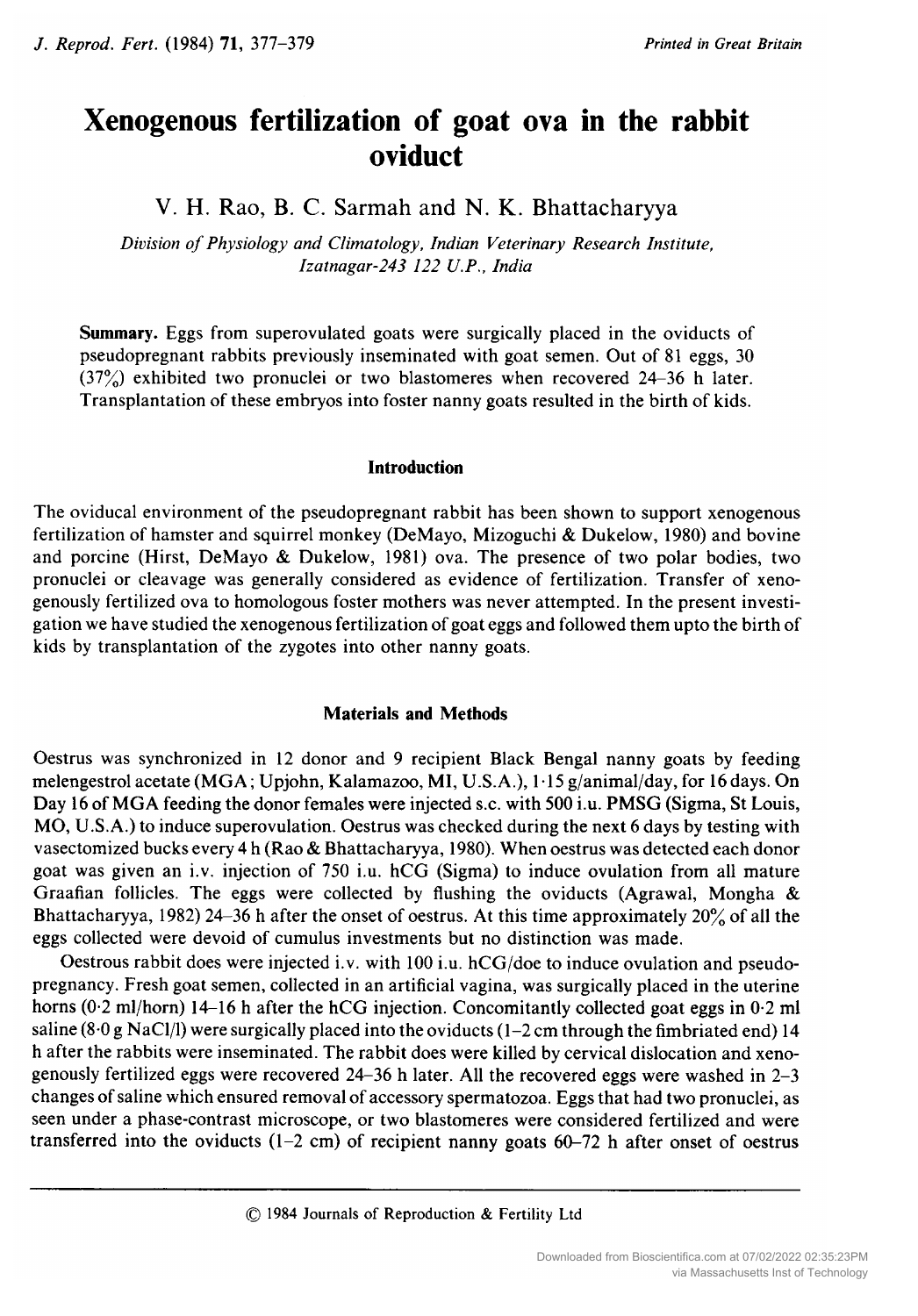(Agrawal et ai, 1982). Since the recipient goats had no chance to come into contact with males, failure to return to oestrus was treated as evidence of pregnancy.

### Results

A total of <sup>97</sup> goat eggs were placed in the rabbit oviducts. Of <sup>82</sup> recovered ova, <sup>30</sup> (37%) had two pronuclei (9) or two blastomeres (21). Most of these eggs had <sup>a</sup> very thin layer of mucin around them. The remaining eggs did not show evidence of fertilization and some were undergoing fragmentation. However, many of the eggs that failed to undergo fertilization also had <sup>a</sup> number of spermatozoa (3-4/egg) adhering to the zona pellucida.

All the <sup>30</sup> xenogenously fertilized eggs were transferred to <sup>9</sup> recipient goat females and <sup>5</sup> became pregnant (Table 1). One recipient which received 4 fertilized eggs gave birth to <sup>3</sup> male kids <sup>157</sup> days after transfer. Unfortunately the remaining <sup>4</sup> pregnant recipients either aborted or died due to accidental infection with *Pasturella haemolytica* during mid-pregnancy. The stage of pregnancy and sex of the fetuses was confirmed post mortem (Table 1).

| goat | Recipient No. of eggs Whether gestation -<br>transferred pregnant (days) |     |     | Length of No. of kids/fetuses |        |
|------|--------------------------------------------------------------------------|-----|-----|-------------------------------|--------|
|      |                                                                          |     |     | Male                          | Female |
|      |                                                                          | Yes | 64  |                               |        |
|      |                                                                          | Yes | 97  |                               |        |
|      |                                                                          | Yes | 120 |                               |        |
|      |                                                                          | No  |     |                               |        |
|      |                                                                          | No  |     |                               |        |
|      |                                                                          | No  |     |                               |        |
|      |                                                                          | Yes | 120 |                               |        |
|      |                                                                          | No  |     |                               |        |
|      |                                                                          | Yes | 157 |                               |        |

# Table 1. Survival of xenogenously fertilized goat eggs in foster mothers

# **Discussion**

Xenogenous fertilization can be <sup>a</sup> very useful alternative to in-vitro fertilization, particularly for eggs from farm animals for which results of in-vitro fertilization have been disappointing (Wright & Bondioli, 1981), although birth of <sup>a</sup> bull calf after in-vitro fertilization has been reported (Brackett et al., 1982). The birth of <sup>3</sup> live kids in this investigation provides unequivocal evidence of fertilization of goat eggs in the rabbit oviduct. The success in our study is higher than that reported for cows and pigs for which follicular oocytes were used and spermatozoa were simultaneously placed in the rabbit oviducts (Hirst et al., 1981). The transfer of goat eggs into the rabbit oviduct 14 <sup>h</sup> after deposition of goat spermatozoa probably provided the opportunity for capacitation of the goat spermatozoa in the rabbit reproductive tract and hence improved the chances of subsequent fertilization. Although goats might be more suitable than cows and sows for xenogenous fertilization, we believe that our time scale for collection and transfer of homologous mature gametes into the rabbit oviduct was primarily responsible for our success.

We thank the Director for providing the facilities. V.H.R. received financial support from the Council of Scientific and Industrial Research of India.